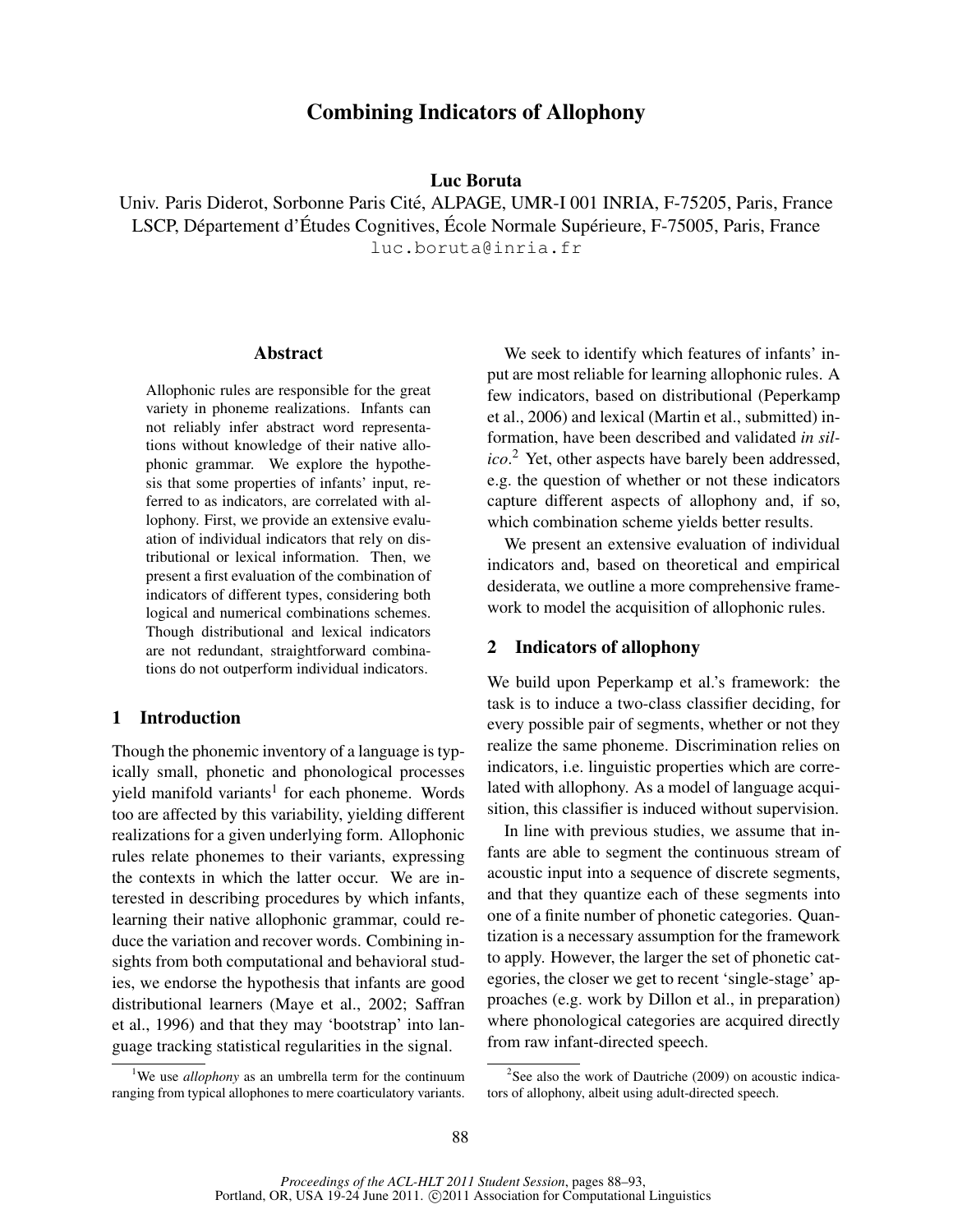## 2.1 Distributional indicators

Complementary distribution is a ubiquitous criterion for the discovery of phonemes. If two segments occur in mutually exclusive contexts, the two may be realizations of the same phoneme.

Bearing in mind that the signal may be noisy, Peperkamp et al. (2006) looked for segments in near-complementary distributions. Using the symmetrised Kullback–Leibler divergence (henceforth KL), they compared the probability distributions of how often the contexts of each segment occur. In a follow-up study, Le Calvez (2007) compared KL to other indicators, namely the Jensen–Shannon divergence (JS) and the Bhattacharyya coefficient  $(BC)$ .<sup>3</sup>

# 2.2 Lexical indicators

Adjacent segments can condition the realization of a word's initial and final phonemes. If two words only differ by their initial or final segments, these segments may be realizations of the same phoneme. Instantiating the general concept of functional load (Hockett, 1955), lexical indicators gauge the degree of contrast in the lexicon between two segments.

Using the simplest expression of functional load, Martin et al. (submitted) defined a Boolean-valued indicator, FL, satisfied by a single pair of minimally different words. As a result, FL is sensitive to noise. We define a finer-grained variant, FL<sup>\*</sup>, which tallies the number of such pairs. Moreover, as words get longer, it becomes increasingly unlikely that such word pairs occur by chance. Thus, for any such pair, FL\* is incremented by the length of those words.

We also propose an information-theoretic lexical indicator, HFL, based on Hockett's definition of functional load. HFL accounts for the fraction of information content, represented by the language's word entropy, that is lost when the opposition between two segments is neutralized. The 'broken typewriter' function used for neutralization guarantees that values lie in  $[0, 1]$  (Coolen et al., 2005).

# 3 Corpora and experimental setup

In the absence of phonetic transcriptions of infantdirected speech, and as the number of allophones infants must learn is unknown (if assessable at all), we use Boruta et al.'s (submitted) corpora. They created a range of possible inputs, applying artificial allophonic grammars<sup>4</sup> of different sizes (Boruta, 2011) to the now-standard CHILDES 'Brent/Ratner' corpus of English (Brent and Cartwright, 1996). We quantify the amount of variation in a corpus by its allophonic complexity, i.e. the ratio of the number of phones to the number of phonemes in the language.

Lexical indicators require an ancillary procedure yielding a lexicon. Martin et al. approximated a lexicon by a list of frequent  $n$ -grams. Here, the lexicon is induced from the output of an explicit word segmentation model, viz. Venkataraman's incremental (2001) model, using the unsegmented phonetic corpora as the input. Though, obviously, infants can not access it, we use the lexicon derived from the CHILDES orthographic transcripts for reference.

## 4 Indicators' discriminant power

As the aforementioned indicators have been evaluated using various languages, allophonic grammars and measures, we present a unified evaluation, conducted using Sing et al.'s (2005) ROCR package.

#### 4.1 Evaluation

Non-Boolean indicators require a threshold at and above which pairs are classified as allophonic. We evaluate indicators across all possible discrimination thresholds, reporting the area under the ROC curve (henceforth AUC). Equivalent to Martin et al.'s  $\rho$ , values lie in  $[0, 1]$  and are equal to the probability that a randomly drawn allophonic pair will score higher than a randomly drawn non-allophonic pair; .5 thus indicates random prediction.

Moreover, we evaluate indicators' misclassifications at the discrimination threshold maximizing Matthews' (1975) correlation coefficient: let  $\alpha$ ,  $\beta$ ,  $\gamma$ and  $\delta$  be, respectively, the number of false positives, false negatives, true positives and true negatives,  $MCC = (\gamma \delta - \alpha \beta)/\sqrt{(\alpha + \gamma)(\beta + \gamma)(\alpha + \delta)(\beta + \delta)}.$ Values of 1, 0 and  $-1$  indicate perfect, random and inverse prediction, respectively. This coefficient is more appropriate than the accuracy or the F-measure

 $3As$  for the actual computations, we use the same definitions as Le Calvez (2007) except that, as BC increases when distributions overlap and  $0 \le BC \le 1$ , we actually use 1–BC.

<sup>4</sup>Because all allophonic rules implemented in the corpora are of the type  $p \rightarrow a / c$ , FL and FL\* only look for words minimally differing by their last segments.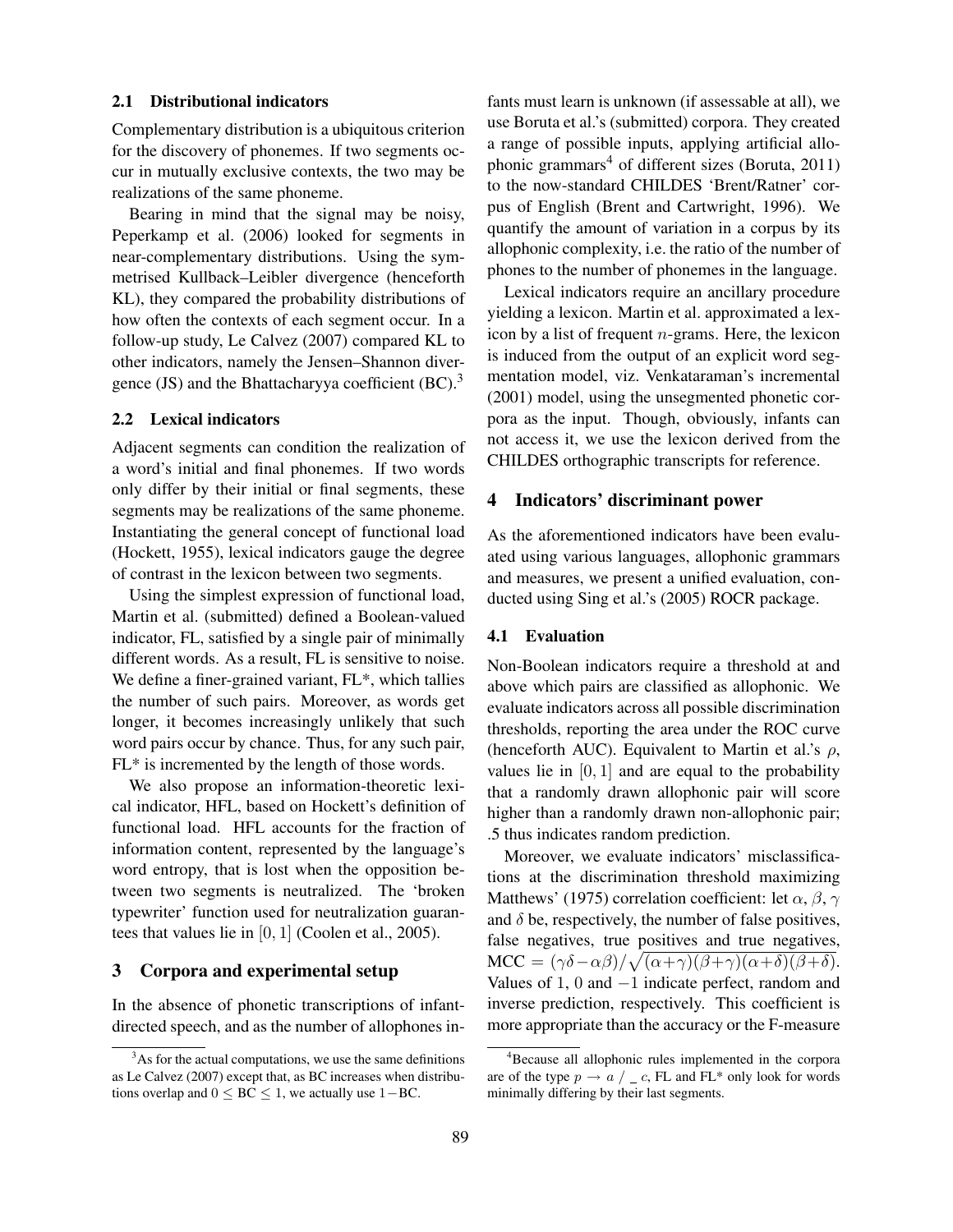when, as here, the true classes have very different sizes.<sup>5</sup> Using this optimal, MCC-maximizing threshold, we report the maximal MCC and, as percentages, the accuracy (Acc), the false positive rate (FPR) and the false negative rate (FNR).

## 4.2 Results and discussion

Indicators' AUC corroborate previous results for distributional indicators: they perform almost identically and do not accommodate high allophonic complexities at which they perform below chance (Figure 1.a) because, as suggested by Martin et al., every segment has an extremely narrow distribution and complementary distribution is the rule rather than the exception. By contrast, all three lexical indicators are much more robust even if, as predicted, FL's coarseness impedes its discriminant power (Figure 1.b).<sup>6</sup> The reason why  $FL^*$  outperforms HFL may be due to the very definition of HFL's broken typewriter function: as the segments, e.g.  $\{x, y\}$ , are collapsed into a single symbol, the indicator captures not only minimal alternations like  $wx \sim wy$ , but also word pairs such as  $xy \sim yx$ .

AUC curves suggest that, for each type, indicators converge at medium allophonic complexity. Thus, misclassification scores are reported in Table 1 only at low (2 allophones/phoneme) and medium (9) complexities. Previous observations are confirmed by MCC and accuracy values: though all indicators are positively correlated with the underlying allophonic relation, correlation is stronger for lexical indicators. Surprisingly, zero FPR values are observed for some lexical indicators, meaning that they make no false alarms and, as a consequence, that all errors are caused by missed allophonic pairs.

### 5 Indicators' redundancy

None of the indicators we benchmarked in the previous section makes a perfect discrimination between allophonic and non-allophonic pairs of segments.



Figure 1: Indicators' AUC as a function of allophonic complexity. The dashed line indicates random prediction.

|           |  |  | 2 allophones/phoneme 9 allophones/phoneme |  |  |  |  |  |  |
|-----------|--|--|-------------------------------------------|--|--|--|--|--|--|
|           |  |  | MCC Acc FPR FNR MCC Acc FPR FNR           |  |  |  |  |  |  |
| KL.       |  |  | .095 88.2 11.3 58.5 .017 90.7 07.8 88.8   |  |  |  |  |  |  |
| JS —      |  |  | .097 86.4 13.1 53.7 .014 93.3 05.1 93.0   |  |  |  |  |  |  |
| <b>BC</b> |  |  | .097 86.8 12.8 54.4 .016 89.9 08.6 88.1   |  |  |  |  |  |  |
| FL        |  |  | .048 37.3 63.2 13.6 .116 73.1 26.8 35.2   |  |  |  |  |  |  |
| $FL^*$    |  |  | .564 99.3 00.0 67.3 .563 98.6 00.4 53.0   |  |  |  |  |  |  |
| HFL.      |  |  | .301 99.1 00.0 87.8 .125 94.1 04.5 78.7   |  |  |  |  |  |  |

Table 1: Indicators' performance at low and medium complexities, using the MCC-maximizing thresholds. Boldface indicates the best value. Italics indicate accuracies below that of a dummy indicator rejecting all pairs.

Yet, if some segment pairs are misclassified by one but not all (types of) indicators, a suitable combination should outperform individual indicators. In other words, combining indicators may yield better results only if, individually, indicators capture different subsets of the underlying allophonic relation.

#### 5.1 Evaluation

To get a straightforward estimation of redundancy, we compute the Jaccard index between each indicator's set of misclassified pairs: let  $D$  and  $L$  be sets containing, respectively, a distributional and a lexical indicator's errors,  $J(D, L) = |D \cap L|/|D \cup L|$ . Values lie in  $[0, 1]$  and the lower the index, the more promising the combination. To distinguish false positives from false negatives, we compute two Jaccard indices for each possible combination.

## 5.2 Results and discussion

Jaccard indices, reported in Table 2, emphasize the distinction between false positives and false negatives. False negatives have rather high indices: most

<sup>&</sup>lt;sup>5</sup>If p phonemes have on average a allophones, out of the  $pa(pa-1)/2$  possible pairs, only  $pa(a-1)/2$  are allophonic, and a dummy indicator that rejects all pairs achieves a constant accuracy of  $1-(a-1)/(pa-1)$ , which is greater than 98% for any of our corpora. Besides, the computation of precision, recall and the F-measure do not take true negatives into account.

<sup>&</sup>lt;sup>6</sup>These indicators perform similarly using the orthographic lexicon: we only report AUC for FL\* (referred to as oFL\*), as it gives the upper bound on lexical indicators' performance.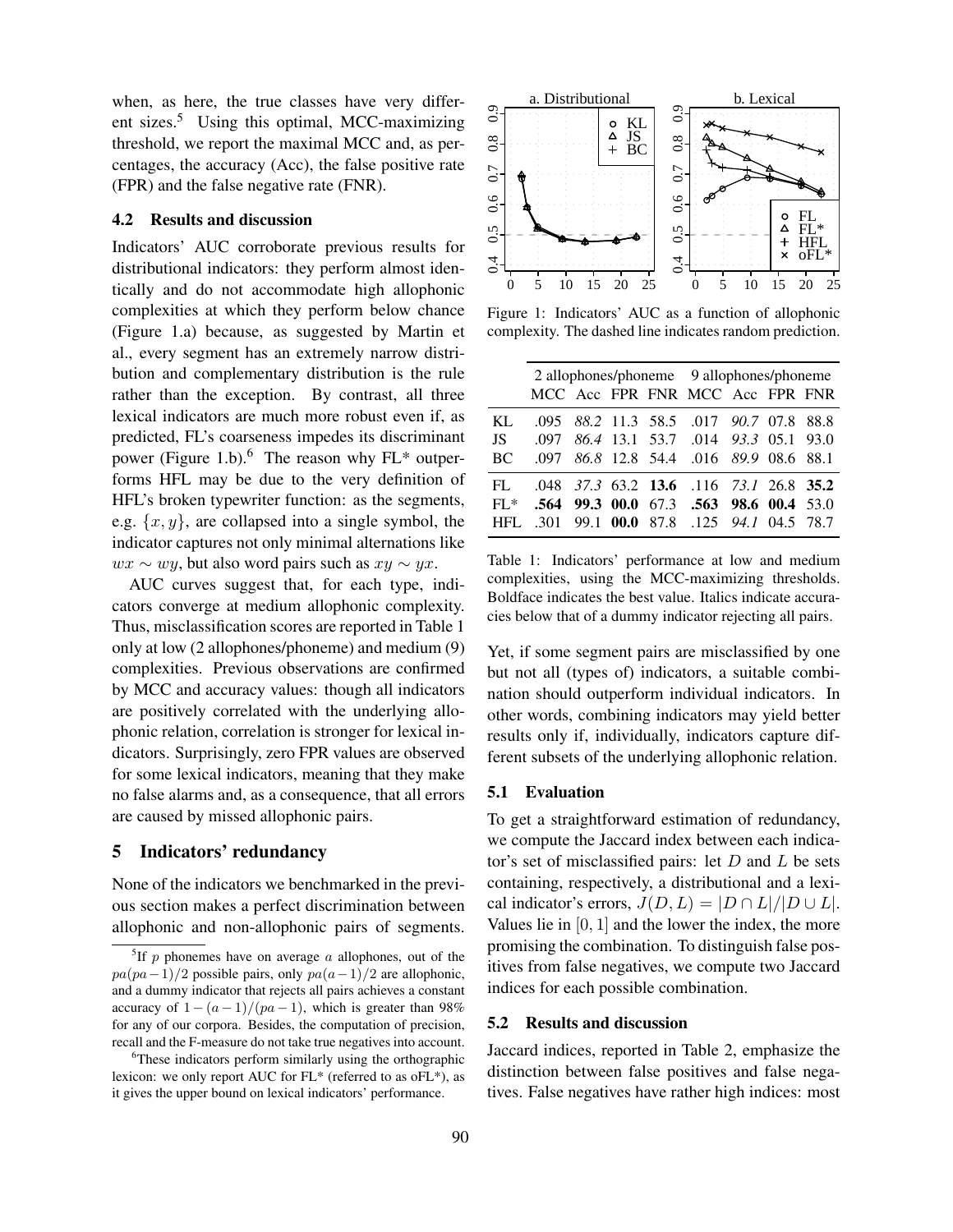allophonic pairs that are not captured by distributional indicators are not captured either by lexical indicators, and *vice versa*. By contrast, there is little or no redundancy in false positives, even at medium allophonic complexity: though random pairs can be incorrectly classified as allophonic, the error is unlikely to recur across all types of indicators.

It is also worth noting that though JS performs slightly better than KL and BC, the exact nature of the distributional indicator seems to have little influence on the performance of the combination.

# 6 Combining indicators

As distributional and lexical indicators are not completely redundant, combining them is a natural extension. However, not all conceivable combination schemes are appropriate for our task. We present our choices in terms of Marr's (1982) levels of analysis.

At the computational level, a combination scheme can be either disjunctive or conjunctive, i.e. each indicator can be either sufficient or (only) necessary. Aforementioned indicators were designed as necessary but not sufficient correlates of phonemehood. For instance, while a phoneme's allophones have complementary distributions, not all segments that have complementary distributions are allophones of a single phoneme. Therefore, we favor a conjunctive scheme, $7$  even if this conflicts with abovementioned results: most errors are due to missed allophonic pairs but a conjunctive scheme, where every indicator must be satisfied, is likely to increase misses.

At the algorithmic level, a combination scheme can be either logical or numerical. A logical scheme uses a logical connective to join indicators' Boolean decisions, typically by conjunction according to our previous decision. By contrast, a numerical scheme tries to approximate interactions between indicators' values, merging them using any monotone increasing function; discrimination then relies on a single threshold. In practical terms, we use multiplication as a numerical counterpart of conjunction.

## 6.1 Evaluation

Setting aside the following minor adjustments, we use the same protocol as for individual indicators.

|       |                    |      |      | 2 allo./phon. 9 allo./phon. |           |  |  |  |  |
|-------|--------------------|------|------|-----------------------------|-----------|--|--|--|--|
|       |                    | FP   | FN   | FP                          | <b>FN</b> |  |  |  |  |
| KL FL |                    | .096 | .071 | .113                        | .359      |  |  |  |  |
| JS -  | FL                 | .113 | .076 | .071                        | .355      |  |  |  |  |
| BC FL |                    | .110 | .075 | .118                        | .358      |  |  |  |  |
|       | $KL$ FL*           | .000 | .595 | .008                        | .520      |  |  |  |  |
| JS -  | $FL^*$             | .000 | .548 | .005                        | .525      |  |  |  |  |
|       | $BC$ $FL*$         | .000 | .556 | .007                        | .517      |  |  |  |  |
|       | KL HFL .000        |      | .667 | .087                        | .788      |  |  |  |  |
| JS –  | <b>HFL .000</b>    |      | .612 | .033                        | .781      |  |  |  |  |
|       | <b>BC HFL .000</b> |      | .620 | .089                        | .787      |  |  |  |  |
|       |                    |      |      |                             |           |  |  |  |  |

Table 2: Indicators' redundancy at low and medium allophonic complexities, estimated by the Jaccard indices between their false positives (FP) and false negatives (FN). Boldface indicates the best value.



Figure 2: Indicators' AUC as a function of allophonic complexity, for the multiplicative combination scheme. The dashed line indicates random prediction.

Logical combinations require one discrimination threshold per combined indicator. As it facilitates comparison with previous results, we report performance at the thresholds maximizing the MCC of individual indicators (rather than at the thresholds maximizing the combined MCC) .

Numerical combinations are sensitive to differences in indicators' magnitudes. Equal contribution of all indicators may or may not be a desirable property, but in the absence of *a priori* knowledge of indicators' relative weights, each indicator's values were standardized so that they lie in  $[0, 1]$ , shifting the minimum to zero and rescaling by the range.

#### 6.2 Results and discussion

It is worth noting that, while the performance of combined indicators is still good (Table 3), it is less satisfactory than that of the best individual indicators. Moreover, even if misclassification scores

 $7$ This generalizes Martin et al.'s attempt at combination: they used FL as a high-pass lexical filter prior to the use of KL.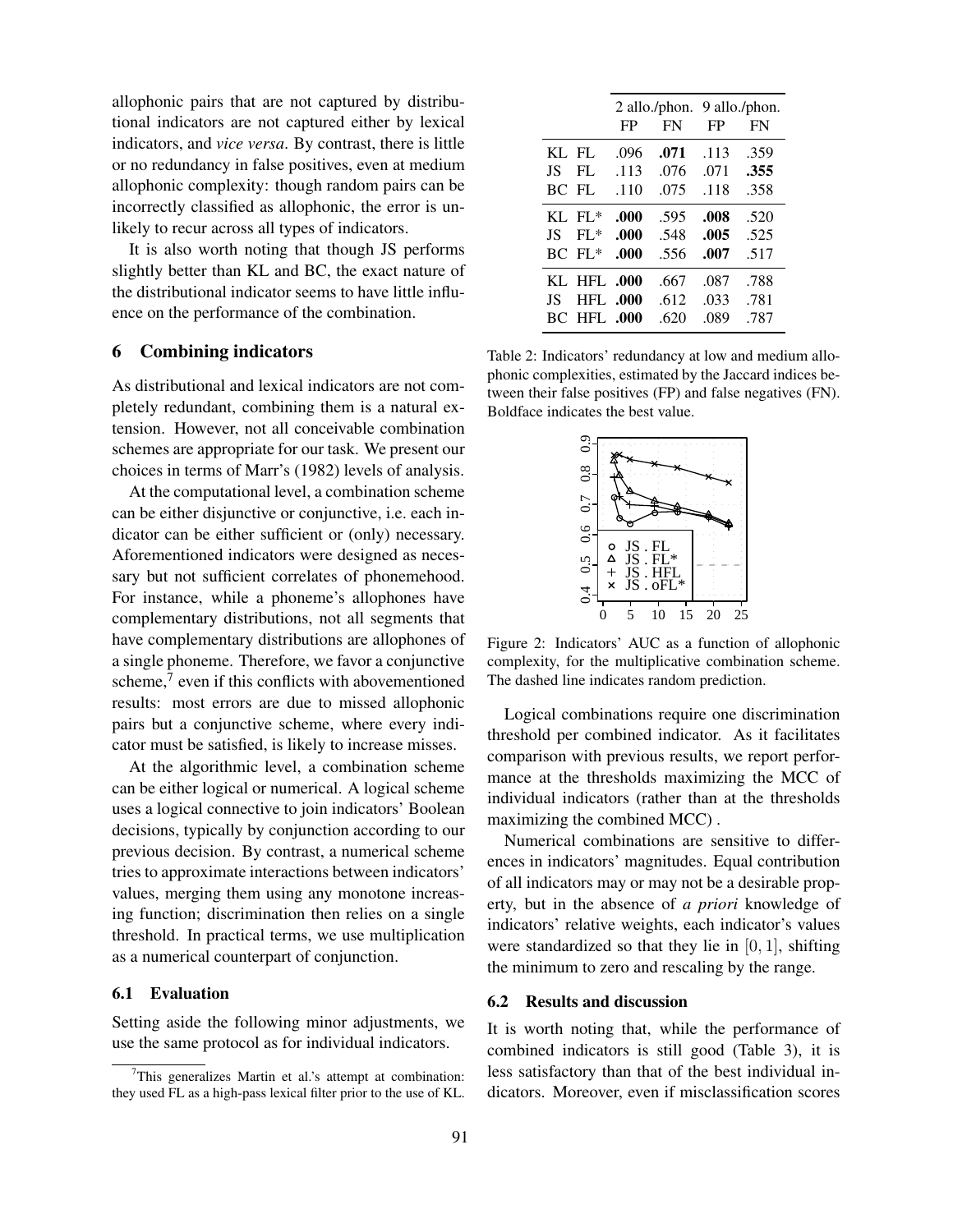|         |                      |                                |  |                |  |                                                            |  |  | Logical combination: conjunction Mumerical combination: multiplication |                                                                                     |  |  |                |                                                                                 |  |  |  |
|---------|----------------------|--------------------------------|--|----------------|--|------------------------------------------------------------|--|--|------------------------------------------------------------------------|-------------------------------------------------------------------------------------|--|--|----------------|---------------------------------------------------------------------------------|--|--|--|
|         |                      |                                |  |                |  |                                                            |  |  |                                                                        | 2 allophones/phoneme 9 allophones/phoneme 2 allophones/phoneme 9 allophones/phoneme |  |  |                |                                                                                 |  |  |  |
|         |                      |                                |  |                |  |                                                            |  |  |                                                                        |                                                                                     |  |  |                | MCC Acc FPR FNR MCC Acc FPR FNR MCC Acc FPR FNR MCC Acc FPR FNR                 |  |  |  |
| $KL$ FL |                      |                                |  |                |  |                                                            |  |  |                                                                        |                                                                                     |  |  |                | .104 92.9 06.5 67.3 .037 94.7 03.6 91.3 .104 92.9 06.5 67.3 .116 73.1 26.7 35.2 |  |  |  |
| JS.     | - FL                 |                                |  |                |  |                                                            |  |  |                                                                        |                                                                                     |  |  |                | .109 91.7 07.8 62.6 .032 96.2 02.1 94.6 .110 91.5 07.9 61.9 .116 73.1 26.7 35.2 |  |  |  |
| BC FL   |                      | $.109$ $.91.9$ $.07.5$ $.63.3$ |  |                |  |                                                            |  |  |                                                                        |                                                                                     |  |  |                | 038 94.5 03.9 90.8 .109 92.8 06.6 66.0 .116 73.1 26.7 35.2                      |  |  |  |
|         | KL $FI.*$            | $.457$ 99.2 00.0 78.9          |  |                |  |                                                            |  |  |                                                                        |                                                                                     |  |  |                | 200 98.2 00.1 93.3 526 99.3 00.0 71.4 371 98.4 00.1 81.6                        |  |  |  |
|         | $IS$ FL <sup>*</sup> |                                |  |                |  |                                                            |  |  |                                                                        |                                                                                     |  |  |                | 465 99.2 00.0 78.2 153 98.2 00.0 95.7 548 99.3 00.0 66.0 393 98.4 00.2 78.3     |  |  |  |
|         | $BC$ FL*             |                                |  |                |  | 465 99.2 00.0 78.2 .211 98.2 00.1 93.0 .535 99.3 00.0 68.7 |  |  |                                                                        |                                                                                     |  |  |                | $.388$ 98.4 00.1 79.0                                                           |  |  |  |
|         | $KL$ HFL             | 348 99.1 00.0 87.8             |  |                |  |                                                            |  |  |                                                                        |                                                                                     |  |  |                | 0.078 97.0 01.3 93.5 .363 99.1 00.0 84.4 .117 90.3 08.4 73.7                    |  |  |  |
| JS.     | HFL.                 | .348 99.1 00.0 87.8            |  |                |  |                                                            |  |  |                                                                        | .068 97.9 00.3 96.5 .359 99.1 00.1 83.7                                             |  |  |                | $.119$ 90.4 08.4 73.9                                                           |  |  |  |
|         | BC HFL               | - 348                          |  | 99.1 00.0 87.8 |  | .077                                                       |  |  |                                                                        | 96.9 01.4 93.2 .361                                                                 |  |  | 99.1 00.0 85.7 | $-119$ 90.3 08.4 73.5                                                           |  |  |  |

Table 3: Performance of combined distributional and lexical indicators, at low and medium allophonic complexity. Boldface indicates the best value. Italics indicate accuracies below that of a dummy indicator rejecting all pairs.

show that conjoined and multiplied indicators perform similarly, disparities emerge at medium allophonic complexity: while multiplication yields better MCC and FNR, conjunction yields better accuracy and FPR. In that regard, observing FPR values of zero is quite satisfactory from the point of view of language acquisition, as processing two segments as realizations of a single phoneme (while they are not) may lead to the confusion of true minimal pairs of words. Indeed, at a higher level, learning allophonic rules allows the infant to reduce the size of its emerging lexicon, factoring out allophonic realizations for each underlying word form.

Furthermore, AUC curves for the multiplicative scheme (Figure 2), $8 \text{ most notably FL's, suggest that}$ distributional indicators' contribution to the combinations appears to be rather negative, except at very low allophonic complexities. One explanation (yet to be tested experimentally) would be that they come into play later in the learning process, once part of allophony has been reduced using other indicators.

### 7 Conclusion

We presented an evaluation of distributional and lexical indicators of allophony. Although they all perform well at low allophonic complexities, misclassifications increase, more or less seriously, when the average number of allophones per phoneme increases. We also presented a first evaluation of the combination of indicators, and found no significant difference between the two combination schemes we defined. Unfortunately, none of the combinations we tested outperforms individual indicators.

For comparability with previous studies, we only considered combination schemes requiring no modification in the definition of the task; however, learning allophonic pairs becomes unnatural when phonemes can have more than two realizations. Embedding each indicator's segment-to-segment (dis)similarities in a multidimensional space, for example, would enable the use of clustering techniques where minimally distant points would be analyzed as allophones of a single phoneme.

Thus far, segments have been nothing but abstract symbols and, for example, the task at hand is as hard for [a]  $\sim$  [a] as it is for [ų]  $\sim$  [k]. However, not only do allophones of a given phoneme tend to be acoustically similar, but acoustic differences may be more salient and/or available earlier to the infant than complementary distributions or minimally differing words. Therefore, the main extension towards a comprehensive model of the acquisition of allophonic rules would be to include acoustic indicators.

#### Acknowledgments

This work was supported by a graduate fellowship from the French Ministery of Research. We thank Benoît Crabbé, Emmanuel Dupoux and Sharon Peperkamp for helpful comments and discussion.

<sup>&</sup>lt;sup>8</sup>We do not report a threshold-free evaluation for the logical scheme. As it requires the estimation of the volume under a surface, comparison between schemes becomes difficult. Moreover, as the exact definition of the distributional indicator does not affect the results, we only plot combinations with JS.